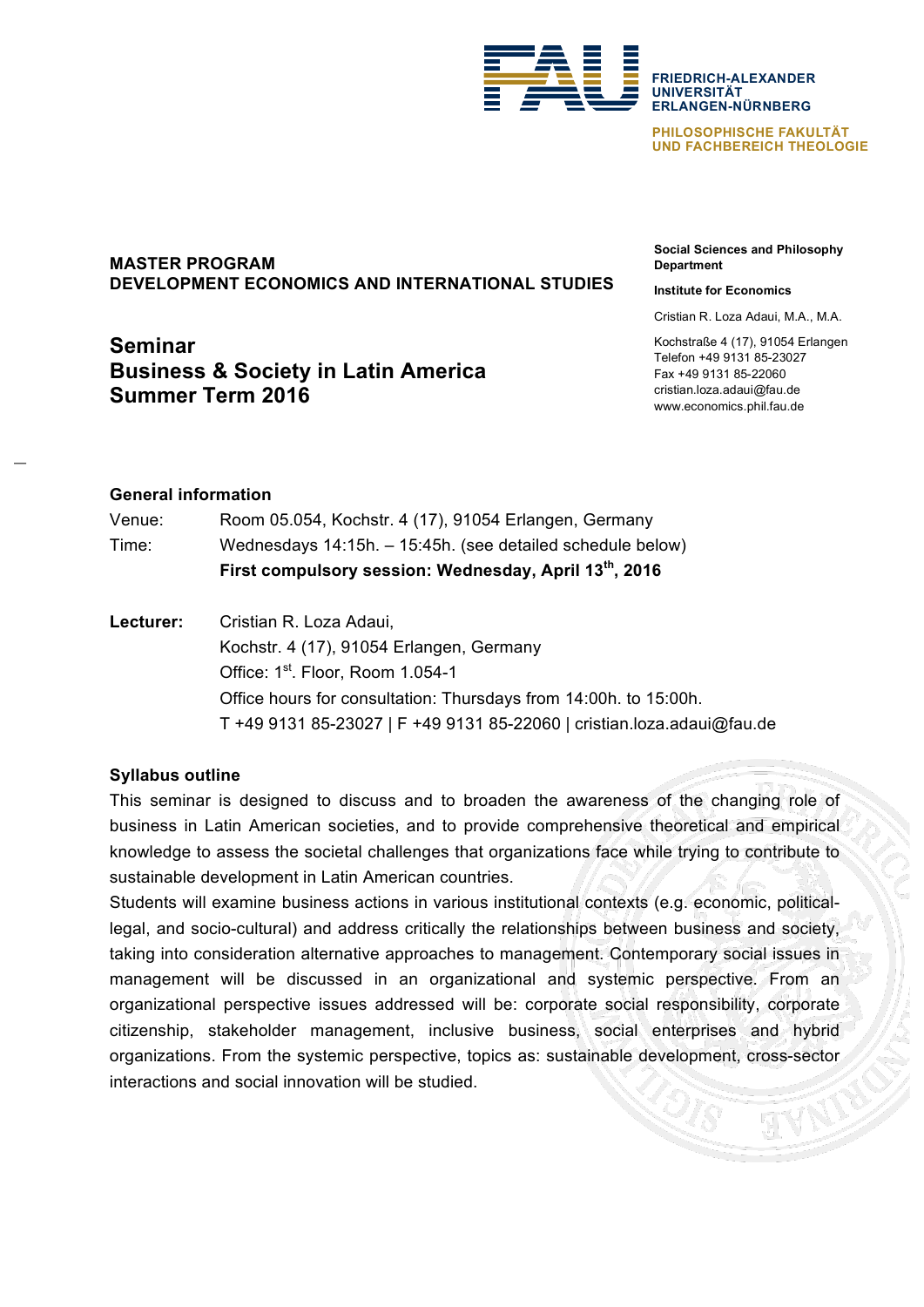

**Seminar: Business & Society in Latin America Summer Term 2016**

**PHILOSOPHISCHE FAKULTÄT UND FACHBEREICH THEOLOGIE**

**FRIEDRICH-ALEXANDER**

**ERLANGEN-NÜRNBERG**

**UNIVERSITÄT**

## **Educational goals and learning outcomes**

Students participating successfully in this seminar will develop the following skills:

#### *Subject-specific skills*

- Students analyse the changes in the role of business in Latin American societies taking in consideration multiple institutional contexts (e.g. economic, political-legal, and socio-cultural).
- Students reflect and evaluate the different theoretical approaches that explain the particularities of the business and society relationships in Latin America.
- Students develop and produce a case study that explain in detail a particular issue of the business and society relationships in Latin America.

### *Methodological skills*

- Students answer independently a research question regarding a particular issue related to the business and society relationships in Latin America.
- Students plan, carry out research, evaluate and analyse scientific literature related to an issue considered relevant for the better understanding of the business and society relationships in Latin America.
- Students produce a case study that exemplifies a particular issue related to the business and society relationships in Latin America.

### *Personal skills*

- Students evaluate their own strengths and weaknesses in relation to their own presentation and communication skills.
- Students evaluate their own strengths and weaknesses in relation to their own organizational skills.
- Students reflect upon their own behaviour as part of the global business community under consideration of fundamental ethical questions and the consequences for society.

### *Social skills*

- Students can present clearly and effectively a particular issue related to the complex relationships of business and society in Latin America.
- Students communicate clearly and respectfully their arguments and points of view in classroom.
- Students give fellow students constructive feedback on their presentations.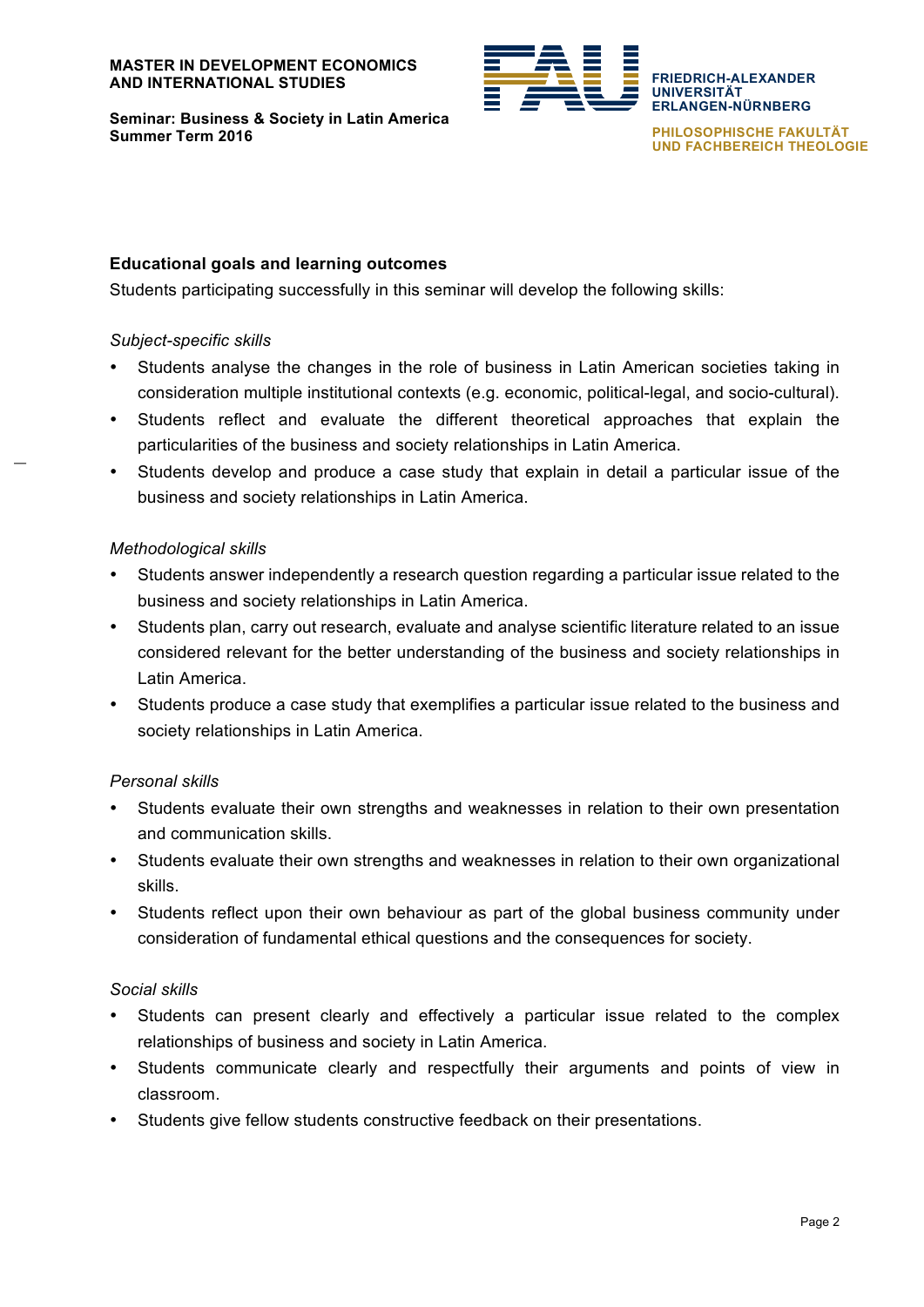

**Seminar: Business & Society in Latin America Summer Term 2016**

**ERLANGEN-NÜRNBERG PHILOSOPHISCHE FAKULTÄT UND FACHBEREICH THEOLOGIE**

**FRIEDRICH-ALEXANDER**

**UNIVERSITÄT**

#### **Course design and assignments**

Students gathered during the first compulsory session **(on Wednesday, April 13th, 2016)** select a topic to work on during the semester. Each topic should be explored in the context of a specific real case study. Proposed topics are listed below and some readings per topic are suggested to get students started on their research. Students are expected to do extensive literature review on the topics selected for their paper assignment. If students are interested in topics that are not listed below, it is possible to discuss the possibility to include other topics related to the content of the seminar, in that case students should bring to the first session, a clear topic statement as well as some few literature references to be used for evaluation and decision making.

During the sessions students present their topic and propose a case study for discussion. Students' presentations are no longer than 45 minutes including: (1) a theoretical part that should not be longer than 30 minutes, and (2) the presentation of the case study that should not be longer than 15 minutes, so that ample time is left for questions and discussion (a maximum of 90 minutes per topic). Every student will be evaluated individually even if they work in a group basis.

Based on a 360 degrees' approach towards skills development, students will be active involved into the development and evaluation of presentation skills. For that reason, each student will provide feedback to their colleague's presentations during every session, and each student will reflect and evaluate the outcome of the own presentation by means of a self assessment form. In addition, the lecturer will provide feedback to every presenter.

With the input received during the presentation and with the results of the case discussion, students prepare their seminar paper that includes a theoretical part and a case study. The seminar paper should approximately have 5000 words (Excluding: Title page, bibliography, exhibits and annexes). Submission deadline for the seminar paper is September  $9<sup>th</sup>$ , 2016.

Further guidance for writing the seminar paper and preparing presentations will be provided during the first sessions, as well as on the course website for the seminar on the StudOn platform.

### **Assessment**

The final grade of the seminar consists of a presentation that includes a theoretical topic and a case study presentation (33%) and a seminar paper (66%).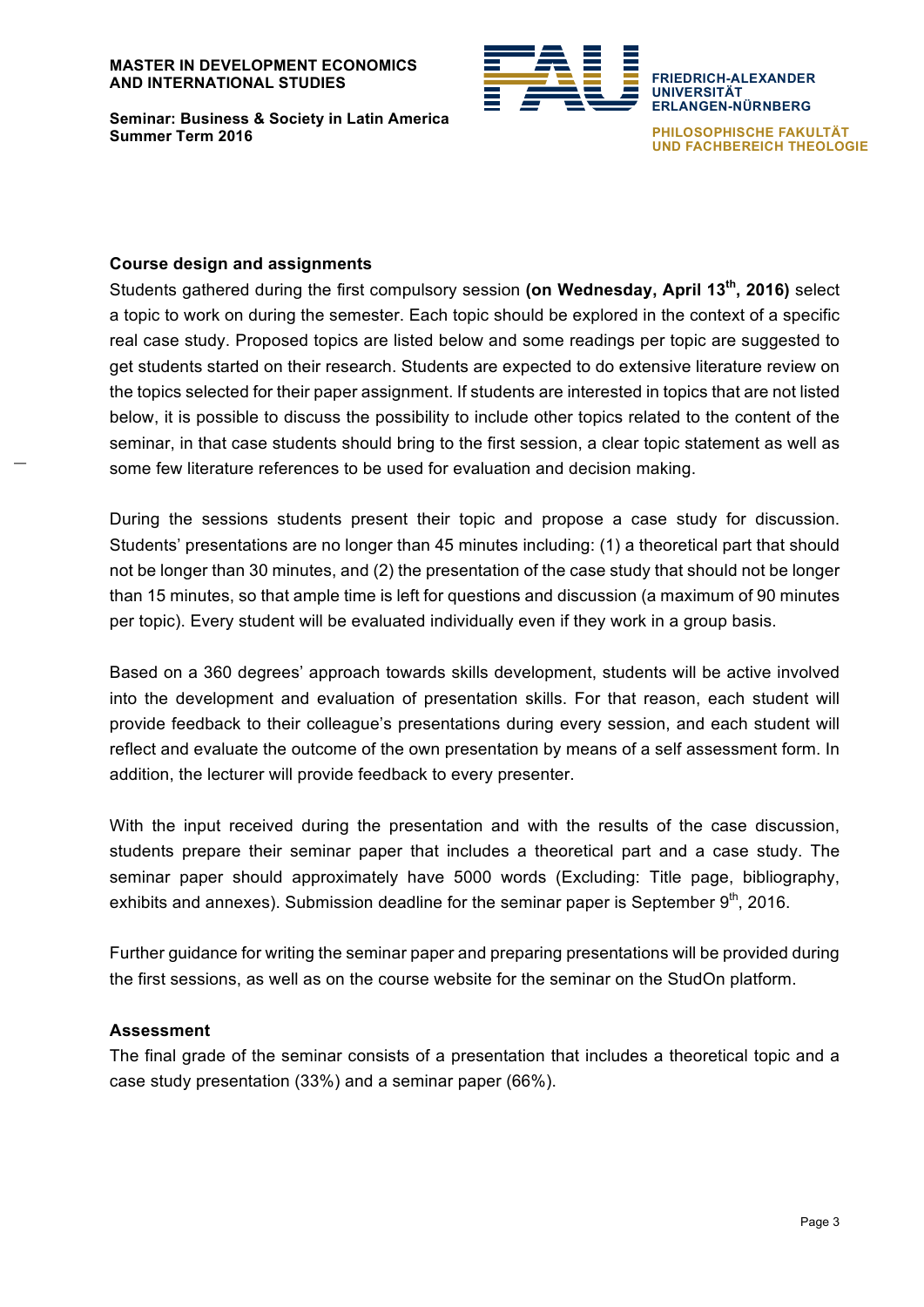

**Seminar: Business & Society in Latin America Summer Term 2016**

**FRIEDRICH-ALEXANDER UNIVERSITÄT ERLANGEN-NÜRNBERG**

**PHILOSOPHISCHE FAKULTÄT UND FACHBEREICH THEOLOGIE**

# **Detailed schedule and proposed readings**

| <b>Date</b> | <b>Topic</b>                                                                                                                         | <b>Readings</b>                                                                                                                                                                                                                                                                                                                                                                                                                                                                                                                                                                                                                                                                                             |
|-------------|--------------------------------------------------------------------------------------------------------------------------------------|-------------------------------------------------------------------------------------------------------------------------------------------------------------------------------------------------------------------------------------------------------------------------------------------------------------------------------------------------------------------------------------------------------------------------------------------------------------------------------------------------------------------------------------------------------------------------------------------------------------------------------------------------------------------------------------------------------------|
| April 13    | Introduction and organizational issues.                                                                                              |                                                                                                                                                                                                                                                                                                                                                                                                                                                                                                                                                                                                                                                                                                             |
| April 20    | <b>Business</b><br>&<br>Society<br>relationships<br>Latin<br>in<br>America.                                                          | • Peinado-Vara, E. (2006a). Corporate social responsibility<br>in Latin America. Journal of Corporate Citizenship, 21,<br>$61 - 69.$<br>• Haslam,<br>P.<br>A. (2004).<br>The<br>Corporate<br>Social<br>Responsibility System in Latin America and the<br>Caribbean. FOCAL Policy Paper, 1-16.<br>· Prieto-Carrón, M., Lund-Thomsen, P., Chan, A., Muro, A.,<br>& Bhushan, C. (2006). Critical perspectives on CSR and<br>development: what we know, what we don't know, and<br>what we need to know. International Affairs, 82(5), 977-<br>987.<br>• Newell, P. and Frynas, J.G. (2007), "Beyond CSR?<br>Business, poverty, and social justice: an introduction",<br>Third World Quarterly, 28(4), 669-681. |
| April 27    | Philanthropy<br>social<br>and<br>change in Latin America                                                                             | Sanborn, C.A. (2005) Philanthropy in Latin America:<br>Historical traditions and current trends, in Cynthia<br>Sanborn and Felipe Portocarrero (eds.) Philanthropy and<br>Social Change in Latin America, pp. 3-29, Boston, MA:<br>Harvard University David Rockefeller Center for Latin<br>American Studies.<br>Budani, A.; Luft, M. and López, C. (2010) Main<br>philanthropy trends in Latin America, Inter-American<br>Development Bank and Avina Foundation.                                                                                                                                                                                                                                           |
| May 4       | Business in Latin<br>Doing<br>America.                                                                                               | Spillan, J.E.; Virzi, N. and Garita, M. (2014) Doing<br>$\bullet$<br>Business in Latin America: Challenges and Opportunities.<br>New York: Routledge.<br>• Robles, F.; Wiese, N. and Torres-Baumgarten, G. (2015)<br>Business in Emerging Latin America. New York:<br>Routledge.<br>• Feldmann, P.R. (2014) Management in Latin America:<br>Threats and Opportunities in the Globalized World.<br>Heildelberg: Springer.                                                                                                                                                                                                                                                                                    |
| May 11      | Corporate<br>social<br>responsibility in developing<br>countries,<br>emergent<br>economies and developed<br>countries in comparison. | Visser, W. (2008) Corporate social responsibility in<br>developing countries, in Andrew<br>Crane, Abagail<br>McWilliams, Dirk Matten, Jeremy Moon and Donald S.<br>Siegel (eds.) The Oxford Handbook of Corporate Social<br>Responsibility, pp. 473-502, Oxford: Oxford University<br>Press.<br>Dobers, P., & Halme, M. (2009). Corporate social<br>responsibility and developing countries. Corporate Social<br>Responsibility and Environmental Management, 16(5),<br>237-249.<br>Sachdeva, A. and Panfil, O. (2008), CSR Perceptions and<br>٠<br>Activities of Small and Medium Enterprises (SMEs) in                                                                                                    |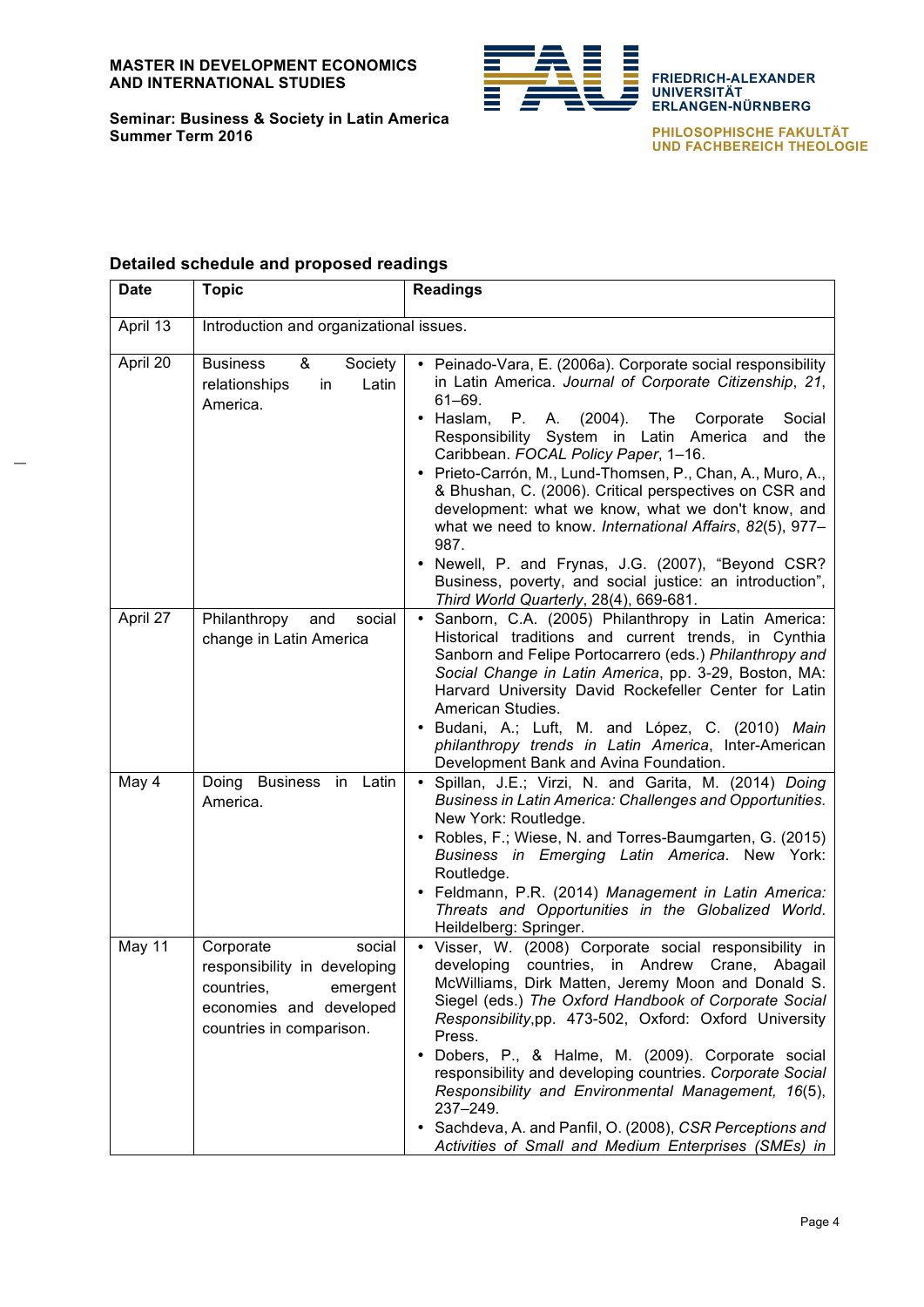

**FRIEDRICH-ALEXANDER UNIVERSITÄT ERLANGEN-NÜRNBERG**

**PHILOSOPHISCHE FAKULTÄT UND FACHBEREICH THEOLOGIE**

|               |                                                                                                             | Seven Geographical Clusters - Survey Report, UNIDO,<br>Vienna.                                                                                                                                                                                                                                                                                                                                                                                                                                                                                                                                                                                                                                                                                                                                                                                                |
|---------------|-------------------------------------------------------------------------------------------------------------|---------------------------------------------------------------------------------------------------------------------------------------------------------------------------------------------------------------------------------------------------------------------------------------------------------------------------------------------------------------------------------------------------------------------------------------------------------------------------------------------------------------------------------------------------------------------------------------------------------------------------------------------------------------------------------------------------------------------------------------------------------------------------------------------------------------------------------------------------------------|
| May 18        | social<br>Corporate<br>responsibility<br>in.<br>multinational enterprises of<br>Latin America.              | Casanova, L., & Dumas, A. (2010). Corporate social<br>$\bullet$<br>responsibility and Latin American<br>multinationals.<br>Universia Business Review, 25(1), 132-145.<br>· Gugler, P., & Shi, J. Y. J. (2009). Corporate social<br>responsibility for developing country multinational<br>corporations:<br>lost<br>pertaining<br>war<br>in<br>global<br>competitiveness? Journal of Business Ethics, 87(1), 3-<br>24.<br>• Husted, B. W., & Allen, D. B. (2006). Corporate Social<br>Responsibility in the Multinational Enterprise: Strategic<br>and Institutional Approaches. Journal of International<br>Business Studies, 37(6), 838-849.<br>Jamali, D. (2010). The CSR of MNC Subsidiaries in<br>Developing Countries: Global, Local, Substantive or<br>Diluted? Journal of Business Ethics, 93, 181-200.                                                |
| <b>May 25</b> | Social responsibility in small<br>and medium enterprises of<br>Latin America.                               | • Vives, A. (2006). Social and environmental responsibility<br>in small and medium enterprises in Latin America. Journal<br>of Corporate Citizenship, 21, 39-50.<br>• Luken, R., & Stares, R. (2005). Small business<br>responsibility in developing countries: a threat or an<br>opportunity? Business Strategy and the Environment,<br>$14(1)$ , 38-53.<br>• de Arruda, M. C. C. (2010). Latin America: Ethics and<br>Corporate Social Responsibility in Latin American Small<br>Sized<br>Enterprises:<br>and<br>Medium<br>Challenging<br>Development. In L. Spence & M. Painter-Morland, Ethics<br>in Small and Medium Sized Enterprises (Vol. 2, pp. 65-<br>83). Dordrecht: Springer Netherlands.<br>• Jamali, D., Lund-Thomsen, P., & Jeppesen, S. (2015).<br>SMEs and CSR in Developing Countries. Business &<br>Society. doi:10.1177/0007650315571258. |
| June 1        | Multilateral<br>development<br>institutions and the new role<br>of business in society in<br>Latin America. | • Vives, A. (2004) The role of multilateral development<br>institutions in fostering corporate social responsibility,<br>Development 47 (3), 45-52.<br>• Lund-Thomsen, P.; Jamali, D. and Vives, A. (2014) CSR<br>in SMEs: an analysis of donor-financed management<br>tools, Social Responsibility Journal 10 (4), 602-619.                                                                                                                                                                                                                                                                                                                                                                                                                                                                                                                                  |
| June 8        | Socially inclusive business<br>in Latin America.                                                            | • Prahalad, C., & Hammond, A. (2002). Serving the world's<br>poor, profitably. Harvard Business Review, 80(9), 48-59.<br>• Kolk, A., Rivera-Santos, M., & Rufín, C. (2013).<br>Reviewing a Decade of Research on the "Base/Bottom of<br>the Pyramid" (BOP) Concept. Business & Society 53(3),<br>338-377.<br>• Asian Development Bank and the Inter-American<br>Development Bank (2013) Working together in pursuit of<br>inclusive business: Sharing the Latin American and<br>Caribbean experience with Asia and the Pacific,<br>Mandaluyong City, Philippines: Asian Development Bank.                                                                                                                                                                                                                                                                     |

#### **Seminar: Business & Society in Latin America Summer Term 2016**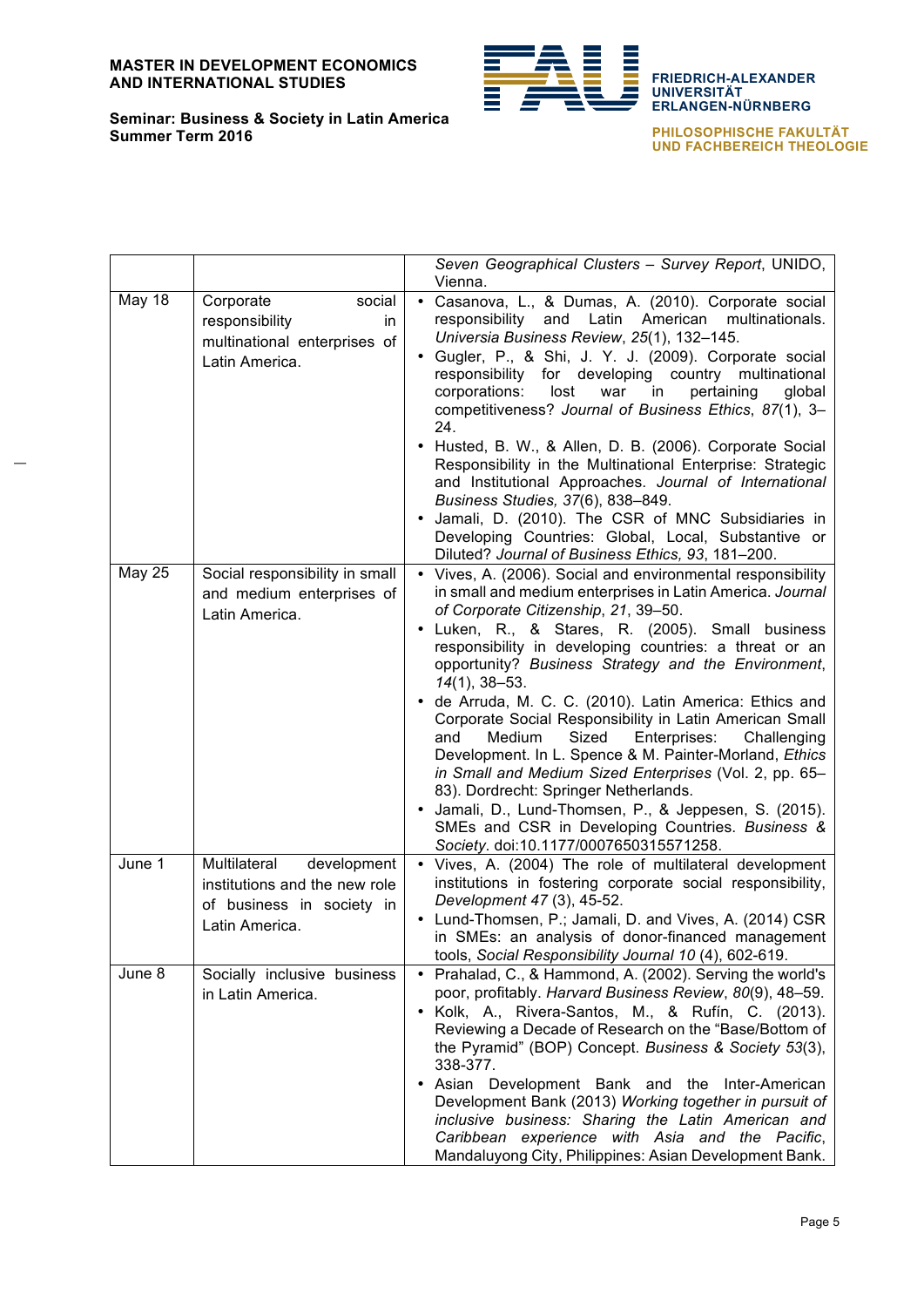**Seminar: Business & Society in Latin America**



**FRIEDRICH-ALEXANDER UNIVERSITÄT ERLANGEN-NÜRNBERG**

**PHILOSOPHISCHE FAKULTÄT UND FACHBEREICH THEOLOGIE**

| June 15 | Social enterprises in Latin<br>America.                             | Berger, G., & Blugerman, L. (2010). Social enterprises<br>$\bullet$<br>and inclusive businesses. In P. Márquez, E. Reficco, & G.<br>Berger, Socially inclusive business: Engaging the poor<br>through market initiatives in Iberoamerica (pp. 83-110).<br>Cambridge, MA: Harvard University David Rockefeller<br>Center for Latin American Studies and Inter-American<br>Development Bank.<br>• Alvord, S. H., Brown, L. D., & Letts, C. W. (2004). Social<br>Entrepreneurship and Societal Transformation. Journal of<br>Applied Behavioral Science, 40(3), 260-282.<br>· Mair, J., & Martí, I. (2006). Social entrepreneurship<br>research: A source of explanation, prediction, and delight.<br>Journal of World Business, 41(1), 36-44.<br>• Seelos, C., & Mair, J. (2005). Social entrepreneurship:                                                                                                                                                                                                                             |
|---------|---------------------------------------------------------------------|--------------------------------------------------------------------------------------------------------------------------------------------------------------------------------------------------------------------------------------------------------------------------------------------------------------------------------------------------------------------------------------------------------------------------------------------------------------------------------------------------------------------------------------------------------------------------------------------------------------------------------------------------------------------------------------------------------------------------------------------------------------------------------------------------------------------------------------------------------------------------------------------------------------------------------------------------------------------------------------------------------------------------------------|
|         |                                                                     | Creating new business models to serve the poor.<br>Business Horizons, 48(3), 241-246.<br>• Weerawardena, J., & Sullivan Mort, G. (2006).<br>Investigating social entrepreneurship: A multidimensional<br>model. Journal of World Business, 41, 21-35.                                                                                                                                                                                                                                                                                                                                                                                                                                                                                                                                                                                                                                                                                                                                                                                |
| June 22 | Private-Public-Partnerships<br>for Development in Latin<br>America. | • Kolk, A., van Tulder, R., & Kostwinder, E. (2008).<br>Business and partnerships for development. European<br>Management Journal, 26(4), 262-273.<br>• Reed, A. M., & Reed, D. (2008). Partnerships for<br>Development: Four Models of Business Involvement.<br>Journal of Business Ethics, 90(S1), 3-37.<br>· Samii, R., Van Wassenhove, L. N., & Bhattacharya, S.<br>(2002). An innovative public-private partnership: new<br>approach to development. World Development. 30(6),<br>991-1008.<br>• Stadtler, L. (2015). Scrutinizing Public-Private<br>Partnerships for Development: Towards a Broad<br>Evaluation Conception. Journal of Business Ethics.<br>http://doi.org/10.1007/s10551-015-2730-1<br>• Stadtler, L., & Probst, G. (2012). How broker<br>organizations can facilitate public-private partnerships<br>for development. European Management Journal, 30(1),<br>$32 - 46.$<br>Hodge, G., Greve, C., & Boardman, A. (2010).<br>International Handbook on Public-Private Partnerships,<br>Edward Elgar Publishing. |
| June 29 | Cross<br>sector<br>social<br>interactions in Latin America          | Austin, J. E., & Seitanidi, M. M. (2012a). Collaborative<br>Value Creation: A Review of Partnering Between<br>Nonprofits and Businesses: Part I. Value Creation<br>Spectrum and Collaboration Stages. Nonprofit and<br>Voluntary Sector Quarterly, 41(5), 726-758.<br>• Austin, J. E., & Seitanidi, M. M. (2012b). Collaborative<br>Value Creation: A Review of Partnering Between<br>Nonprofits<br>and Businesses.<br>Part 2: Partnership<br>Processes and Outcomes. Nonprofit and Voluntary<br>Sector Quarterly, 41(6), 929-968.                                                                                                                                                                                                                                                                                                                                                                                                                                                                                                   |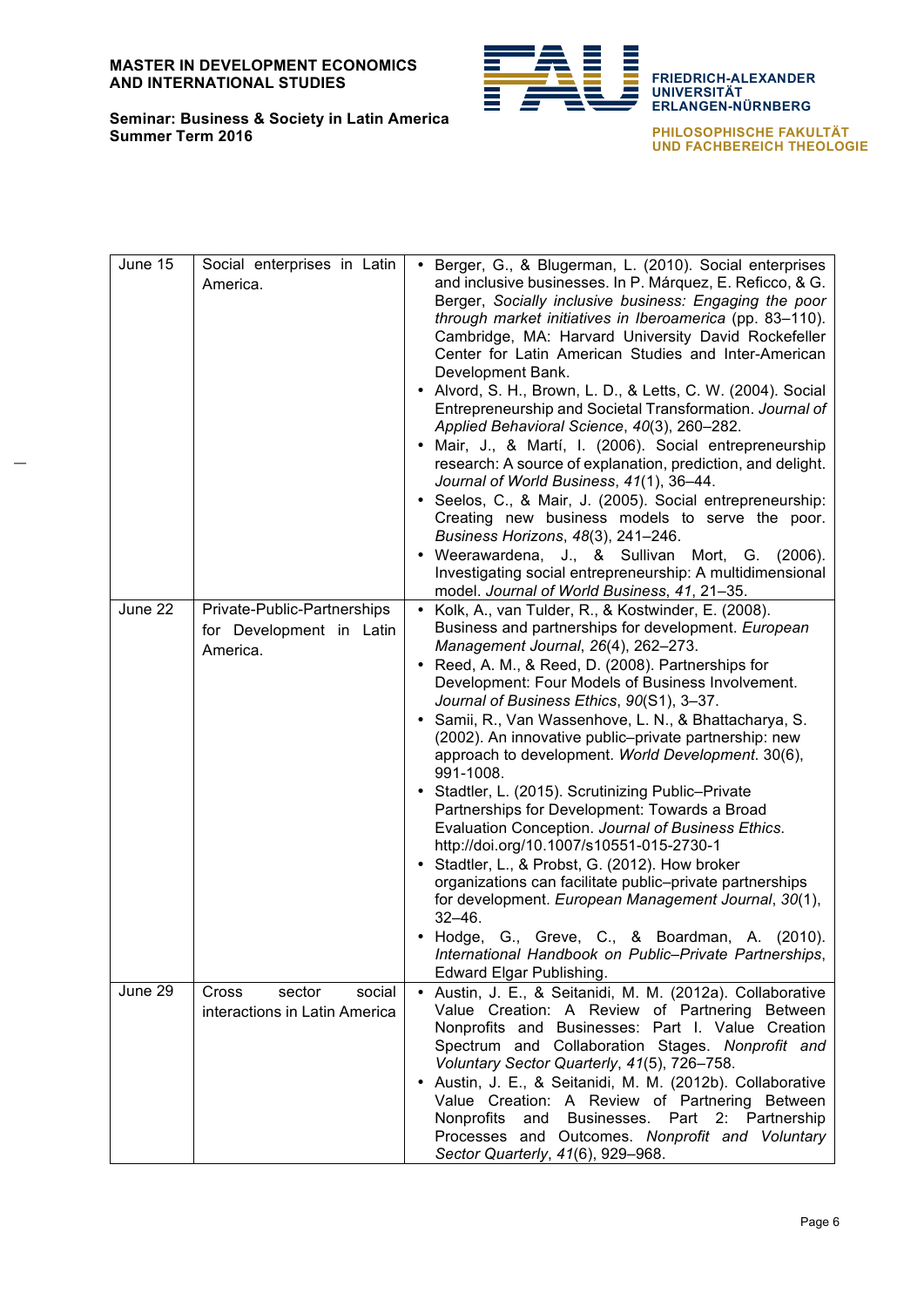

**Seminar: Business & Society in Latin America Summer Term 2016**

**ERLANGEN-NÜRNBERG PHILOSOPHISCHE FAKULTÄT UND FACHBEREICH THEOLOGIE**

**FRIEDRICH-ALEXANDER**

**UNIVERSITÄT**

• Seitanidi, M. M., & Crane, A. (2013). *Social Partnerships and Responsible Business*. Routledge. July 6 | Social innovation in Latin America. • Osburg, T. and Schmidpeter, R. (eds.)(2013). *Social Innovation: Solutions for a Sustainable Future*. Heidelberg: Springer. • Mulgan, G. (2012) Social innovation theories: Can theory catch up with practice? In Hans-Werner Franz, Josef Hochgerner and Jürgen Howaldt (eds.) *Challenge Social innovation: Potential for business, social entrepreneurship, welfare and civil society*, pp. 19-42, Heidelberg: Springer. • Rey de Marulanda, N., & Tancredi, F. B. (2010). *From social innovation to public policy: Succes stories in Latin America and the Caribbean*. Santiago de Chile: ECLAC. July 13 Concluding session

### **Recommended literature on business & society**

- Carrol, A. and Buchholtz, A.K. (2015) *Business & Society: Ethics, Sustainability, and Stakeholder Management*, Ninth edition, Stamford, CT: Cenage Learning.
- Lawrence, A.T. and Weber, J. (2014) *Business and Society: Stakeholders, Ethics, Public Policy*, Fourteenth Edition, International Edition, Singapore: McGraw Hill Education.
- Lissuer, R.N. and Sherman, H. (2014) *Business, Society, and Government Essentials: Strategy and Applied Ethics*, Second Edition, New York: Routledge.

### **Recommended literature on Latin America**

- Lane, K., & Restall, M. (2012). *The Riddle of Latin America*. Wadsworth: Cenage Learning.
- Munck, R. (2012). *Contemporary Latin America* (3rd Edition). Hampshire: Palgrave Macmillan.
- Munck, R. (2015). Whither Latin America? *Latin American Perspectives*, *42*(4), 52–54.
- Peadar, K. (2011). *Introduction to Latin America*. London: Sage Publications.
- Visser, W. (Eds.). (2016). *The World Guide to Sustainable Enterprise: The Americas* (Vol. 4). Sheefield: Greenleaf Publishing.
- Visser, W., & Tolhurst, N. (Eds.) (2010). *The World Guide to CSR: A Country-by-Country Analysis of Corporate Sustainability and Responsibility*. Sheffield: Greenleaf Publishing.

#### **Recommended literature on case study research methodology and business research**

• Buchanan, D. A., & Bryman, A. (2009). *The SAGE Handbook of Organizational Research Methods*. SAGE Publications.